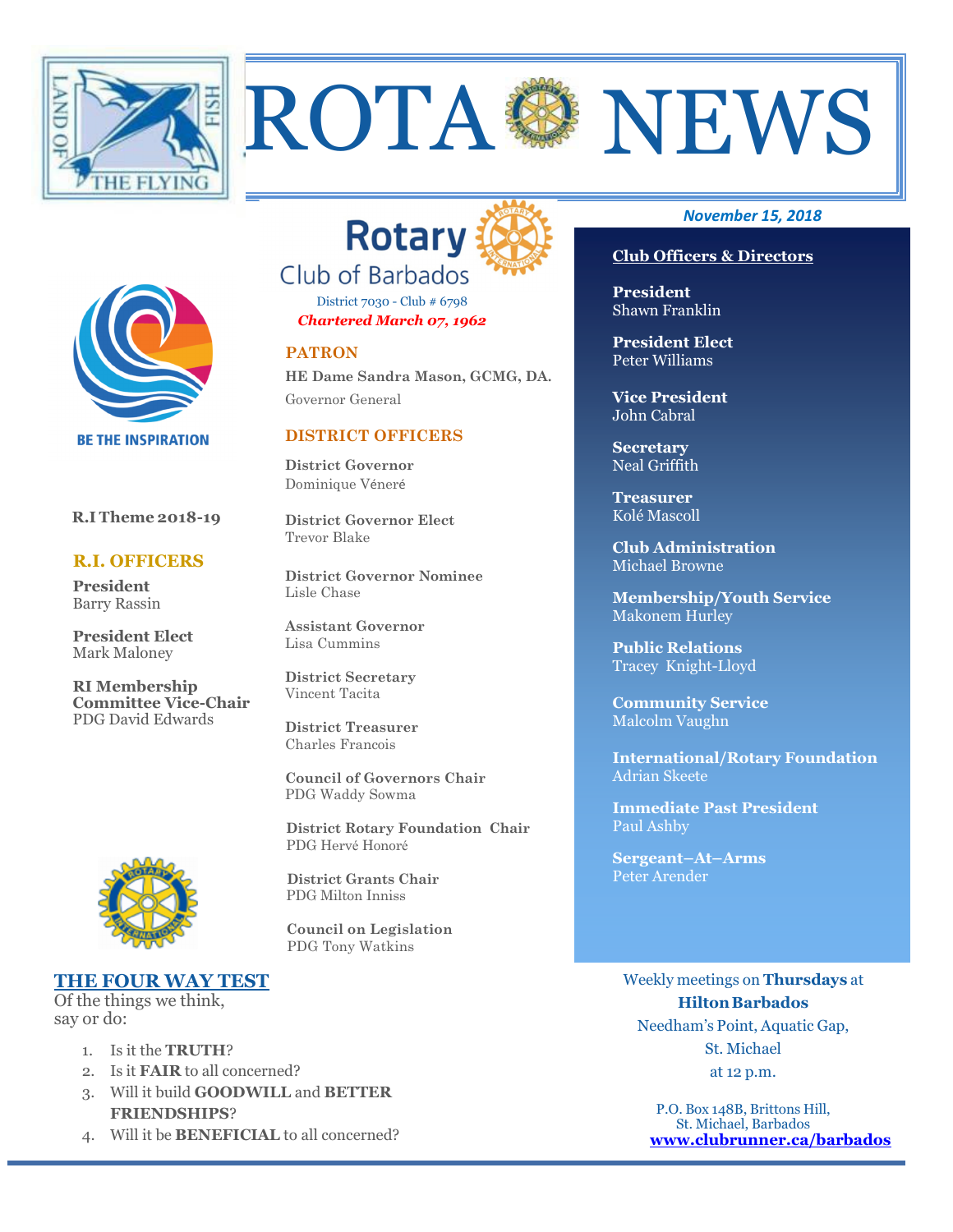## **THE ROTARY CLUB OF BARBADOS WECOMES ALL VISITING ROTARIANS AND GUESTS**

 *Mar 07 - Club Charter Date - 1962 - Club # 6798* **RI THEME: BE THE INSPIRATION NOVEMBER IS ROTARY FOUNDATION MONTH** 

**Today's meeting is a Fellowship Meeting** 

**The Board Members of all the Youth Clubs will be joining us today and will be updating the Club on their activities.** 

## **RECAP OF NOVEMBER 8 2018 FELLOWSHIP MEETING**

Last week's meeting was a Fellowship meeting at which the Club got down to the business of nominating officers for the upcoming Rotary year 2019-20 under the Presidency of President Elect Peter Williams and nominating a President Elect -Elect for the Rotary year 2020-21.

The nominees are as follows: President Elect - 2020-21 Rtn. Fiona Hinds QC Vice President - PP Elvin Sealy Secretary - Rtn. Ermine Darroux Treasurer - Rtn. Meryl Stoute Directors - Rtn. Adrian Skeete, Rtn. Makonem Hurley, PP Tony Williams, Rtn. Arlene Ross, and Rtn. Heather Tull.

SAA Peter imposed fines on some persons for "wardrobe violations" and other infarctions. As usual the Club was graced with the presence of vising Rotarians and guests. One such guest was businessman Edward Ince, guest of PDG David. Edward, a previous member of this Club, has a long history with Rotary in Barbados and was happy to share his perspective on Rotary and some fond memories and anecdotes from days gone by in the Club. This nostalgia was much appreciated.

## **REMINDERS!**

**PE Peter reminds Club members that the clock is tick**ing. Remember to sell those tickets for Carols by **Candlelight!** 

**Director Makonem reminds the Club to place their orders for their "big wheel design" tee shirts so that the Club can be uniformed at our premier event: Carols By Candlelight.** 

**Below: President Shawn and visiting Rotarian Todd Cinimo-Johnson from Rotary Club of West Virginia, USA exchange banners.** 



**Below: PP Andrew Bynoe won the raffle and exchanged his prize for a kiss with Simona Watkis (CEO NCB Barbados) guest of IPP Paul Ashby** 

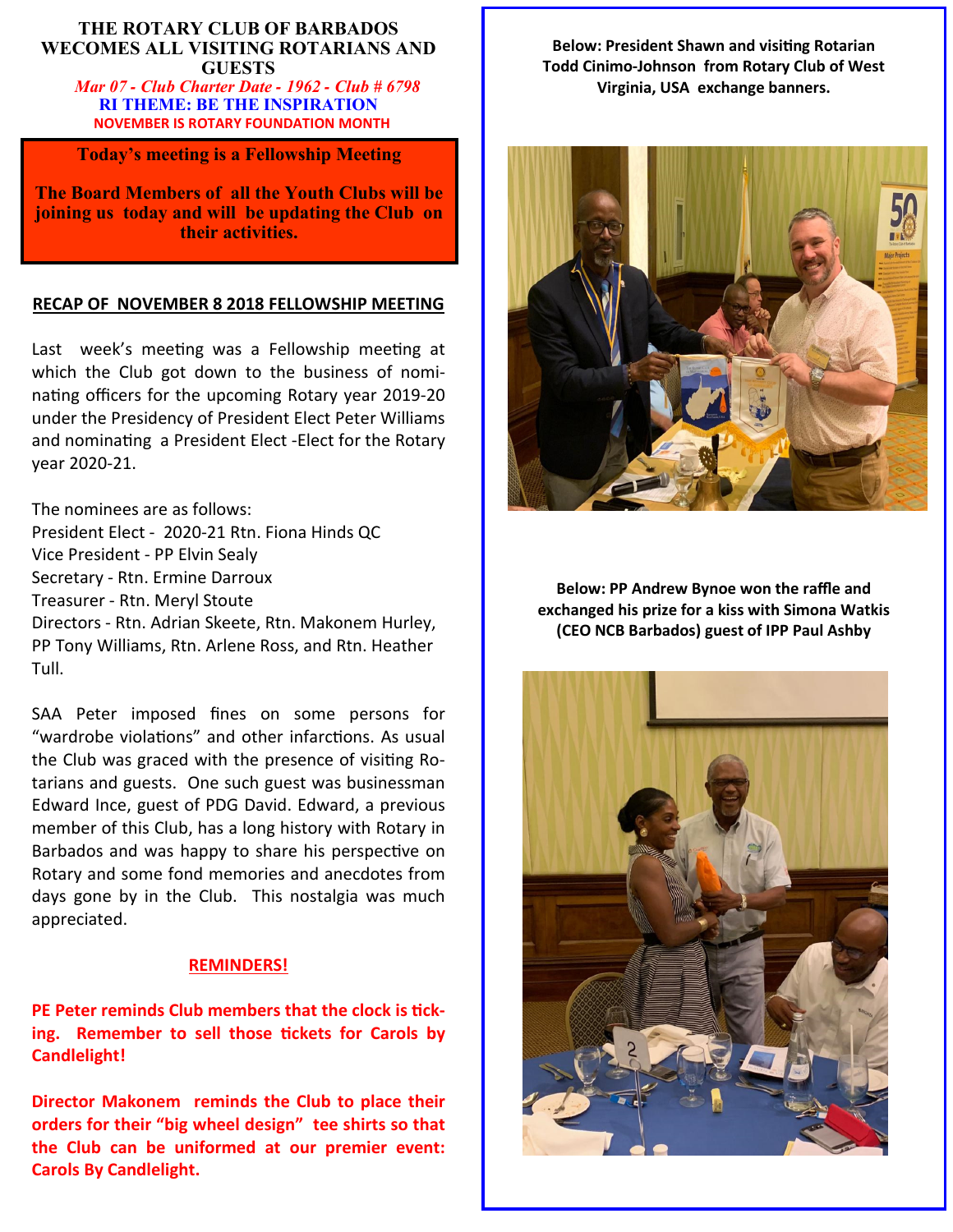## **COMING SOON TO A PARLIAMENT NEAR YOU MEDICAL MARIJUANA LEGISLATION.**

#### **JOIN THE CONVERSATION...**

On November 22, 2018 Guest Speaker Mrs. Marietta Carrington CEO of Substance Abuse Foundation (SAF) will speak on Marijuana Legislation and the effects of substance abuse. Come prepared to share your views.

To close off the calendar year of 2018 Rtn. Steve will present to the Club on ClubRunner on December 27, 2018 .

## **ROTARY INTERNATIONAL ROTARY AT A GLANCE**

**————————————————————————————** 

Rotary brings together a global network of volunteers who dedicate their time and talent to tackle the world's most pressing humanitarian challenges. Rotary connects 1.2 million members from more than 200 countries and geographical areas. Their work impacts lives at both the local and international levels, from helping families in need in their own communities to working toward a polio-free world.

Rotary also offers expanded service opportunities including:

Interact: a service organization organized and sponsored by Rotary clubs for young adults aged 12-18. There are more than 12,300 Interact clubs in 133 countries.

 **Rotaract:** groups organized by Rotary clubs to promote leadership, professional development, and service among young adults aged 18-30. There are more than 8,000 Rotaract clubs in 167 countries.

**Rotary Community Corps (RCCs):** groups of non-Rotary members who work to improve their communities. There are more than 7,500 RCCs in 80 countries, all organized and sponsored by Rotary clubs.

## **Membership Snapshot**

Who: Rotary brings together the kind of people who step forward to take on important issues for local communities worldwide. Rotary members hail from a range of professional backgrounds; doctors, artists, small business owners and executives all call themselves Rotarians. Rotary connects these unique perspectives, and helps leverage its members' expertise to improve lives everywhere.

MEETING DETAILS — November 8, 2018

Sergeant-At-Arms: Rtn. Peter Arender Attendance: 63% Fines: \$200.50 Raffle: PP Andrew Bynoe \$109.00

### **THANK YOU!**

Director Michael - Club Administration, Rtn Ermine and the entire Fellowship Committee would like to extend their thanks to all those who helped to make November 3 fellowship event "EPICUREAN DELIGHT" a successful event.

In the words of Rtn. Ermine:

"Fellow Rotarians,

Thank you all for participating in our 1st Fellowship 'outside' event for this Rotary year. What a Delight!

Under the Directorship of PP Michael our Team - the fellowship committee made it possible.

Firstly, this event would not have taken place without a venue and in that regard we want to say thank you to PDG David and Partner In Service Donna for opening their home to us.

Thank you Director Michael for keeping the Club informed during my absence.

PP Jerry thank you for your guidance.

A special thank you to our Top Chefs PP Ron for the good old fashion BBQ Chicken, Rtn Dianna for her escovitch fish pairing Jamaica with Barbados to create a vegetarian meal option.

Rtn Anthony Shaw, I can still feel the burn from that jerk chicken, thankfully the festivals helped to cool it down - a new pairing.

Thank you to PP Tony Williams and PP Jerry for the local delicacies of corn soup with and without pig tails and souse.

Thank you to Rtn Sanjay who flew over 2,200 km to ensure that we were delighted with the highly anticipated curry pot by the campfire, what an experience! Our bulletin editor Arlene commented 'it was the epicenter of the epicurean delight.'

Thank you to our Sergeant–at–Arms/MC Peter for making us lol, followed by the unstoppable Past Director Winston for 'wilding out' my Fellow Rotarians on the dance floor, in particular party animals PP Michael and PP Lionel.

Thank you to all who attended and please express our appreciation to your partners in service. I believe everyone played a part in making the evening successful by just 'showing up'."